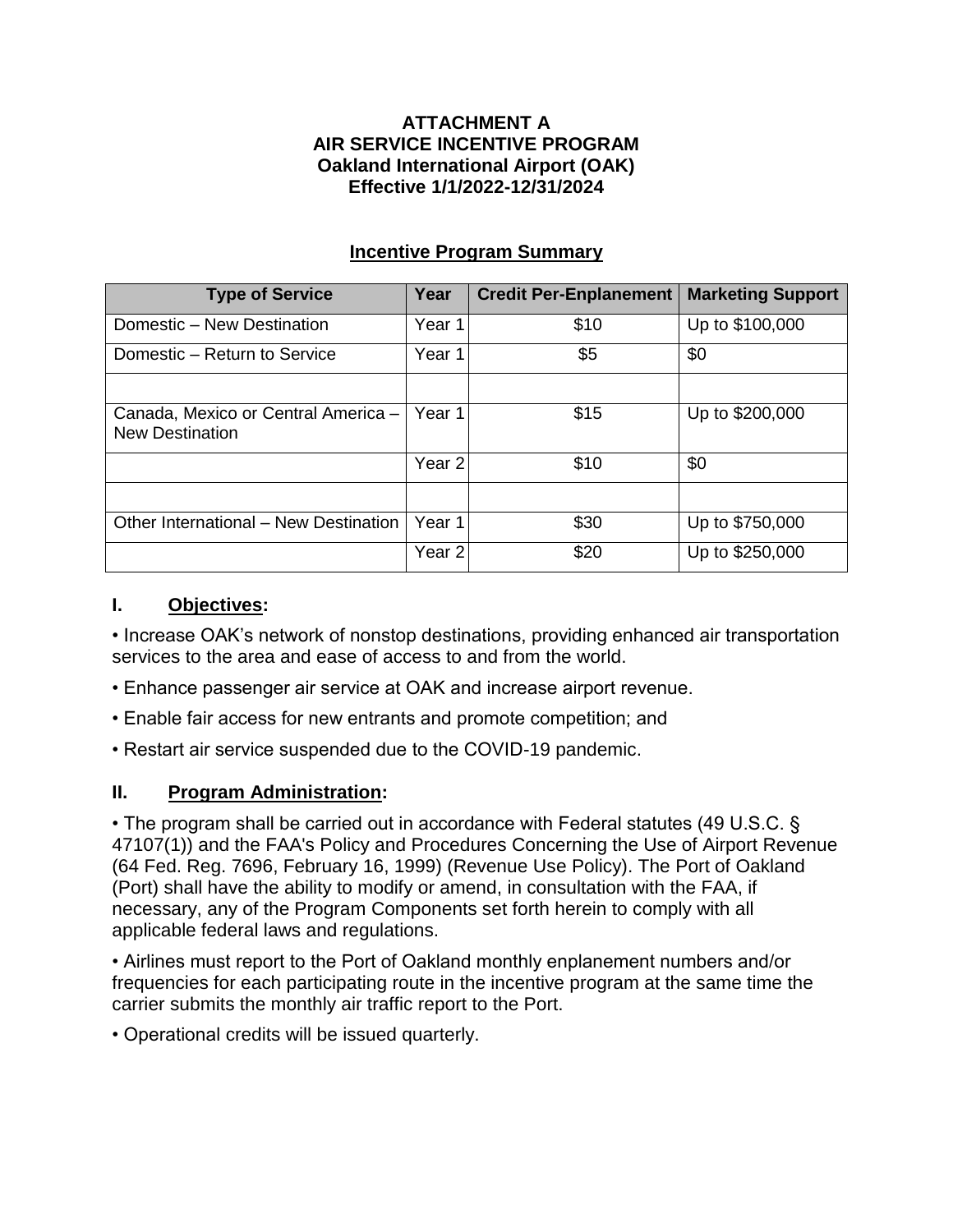• Should service be suspended within one year of the end of the incentivized period, the participating airline shall reimburse the Port for all incentive program marketing funds expended.

• Should frequencies be materially less than stated on the OAK incentive application on file (discrepancy greater than 25%), airline shall be responsible for a pro-rated reimbursement of any marketing funds received, per the Port's sole discretion and determination.

• Airlines currently participating in a new destination incentive program may not apply for the Return to Service program for the same route.

• Airlines currently participating in prior incentive programs shall be eligible to complete their existing incentive program, but in no event shall an airline be eligible for participation in more than one incentive program for the same route.

• Airline must have an executed Cooperative Advertising Agreement on file with the Port before marketing support can be disbursed.

# **III. Program Components:**

• Operational Credits – Airlines that apply for and are accepted in the incentive program will receive a per-enplaned passenger credit, not to exceed the total OAK airport operating costs of the proposed new route as determined at the sole discretion of the Director of Aviation. The specific dollar amount of operational credit by type of service is outlined in the table above.

• Marketing Support – Participating airlines may qualify for marketing expense reimbursements. The marketing incentive must be utilized solely for the purpose of promoting the new OAK route, must be pre-approved in writing by OAK prior to publication, and will be subject to editorial oversight by OAK. Marketing reimbursements will only be given upon substantiated invoices from the airline and an executed Cooperative Advertising Agreement with the Port.

# **IV. New Air Service Programs Eligibility:**

• Airline must be in good financial standing with the Port, as solely determined by the Port.

• Airline must submit and receive confirmation of an approved incentive application.

• "New destination" means that the route must not have been operated by the airline, its affiliates, or alliance partner within the last 18 months.

• Route must be regularly scheduled nonstop service to an unserved airport. Airline must operate the route for a minimum of one year beyond the incentivized period.

• Should one or more airlines commence the same qualifying service within a threemonth period of the first qualifying carrier, all will be eligible for participation in the Program.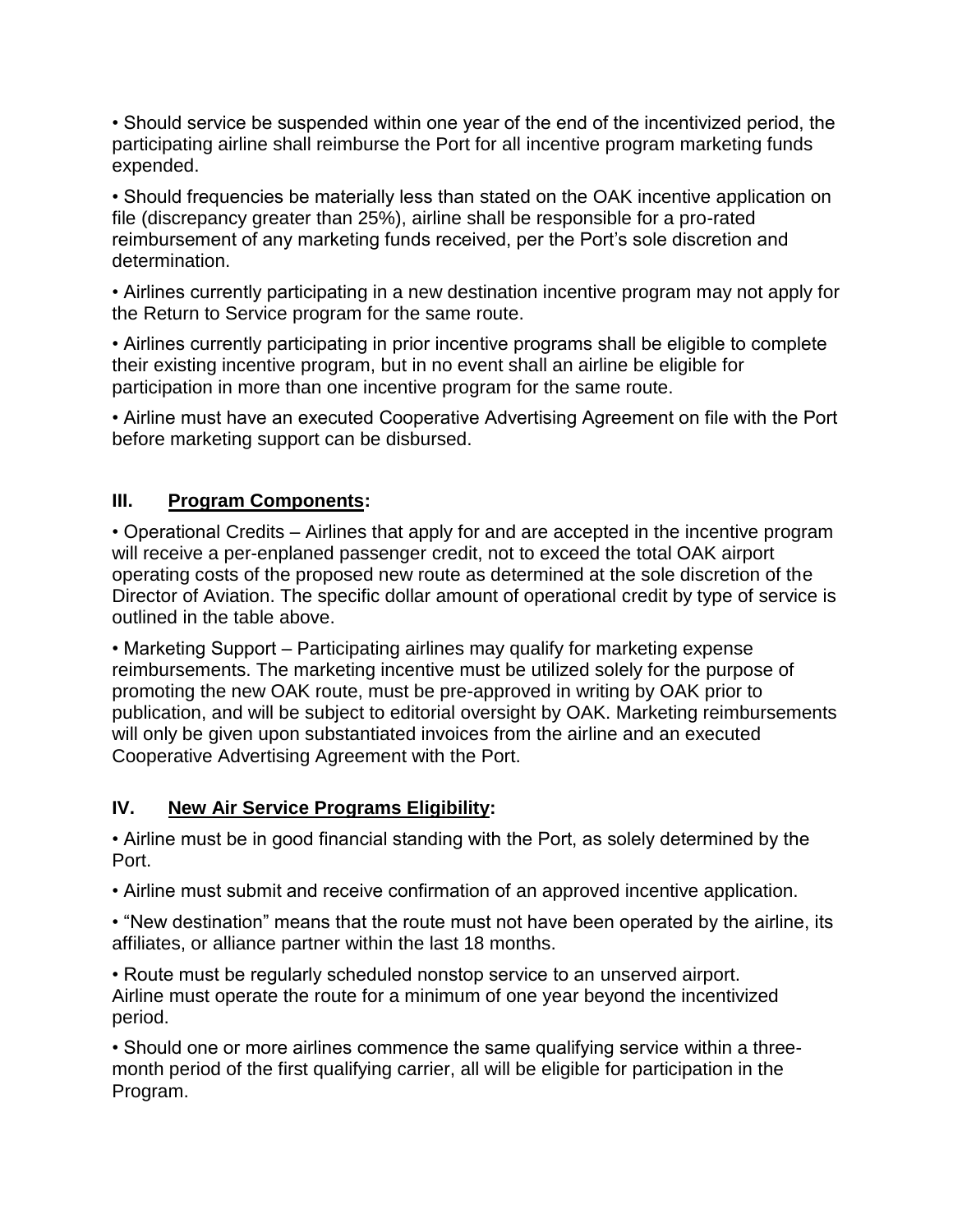• An Airline is eligible to receive marketing incentives only once per market within a fiveyear period.

# **V. Return to Service Programs Eligibility:**

• Airline must be in good financial standing with the Port and have fulfilled all prior incentive requirements, as solely determined by the Port.

• Airline must submit and receive confirmation of an approved incentive program application.

• "Return to Service" means that the Airline must have flown the route nonstop from OAK in calendar year 2019 but did not operate it between July 1, 2020, and December 31, 2021.

• Route must be regularly scheduled, nonstop service to an unserved airport.

• Airline must commence service by December 31, 2022.

• Airline must operate the route for a minimum of one year beyond the incentivized period; and

• Any airline commencing the same qualifying service within a three-month period of the first qualifying carrier is also eligible for participation in the Program.

## **VI. Service Incentive Detail**

#### A. New Domestic

1. Incentive Period: The incentive period commences on the first day of operation of the new service and lasts for one year.

#### 2. Incentive Components:

• Operational Credit - \$10 per enplaned passenger at OAK for one year, not to exceed total

• Marketing Support - up to \$100,000 in pre-approved reimbursable marketing expenses, pro-rated for less than year-round daily service, based on the number of scheduled annual frequencies.

#### B. New Destinations in Canada, Mexico, or Central America

1. Incentive Period: The incentive period commences on the first day of operation and lasts for two years.

#### 2. Incentive Components:

• Operational Credit - \$15 per enplaned passenger at OAK in Year 1, \$10 per enplaned passenger at OAK in Year 2, not to exceed total airport charges; and

• Marketing Support - up to \$200,000 total, pro-rated for less than yearround daily service, based on the number of scheduled annual frequencies.